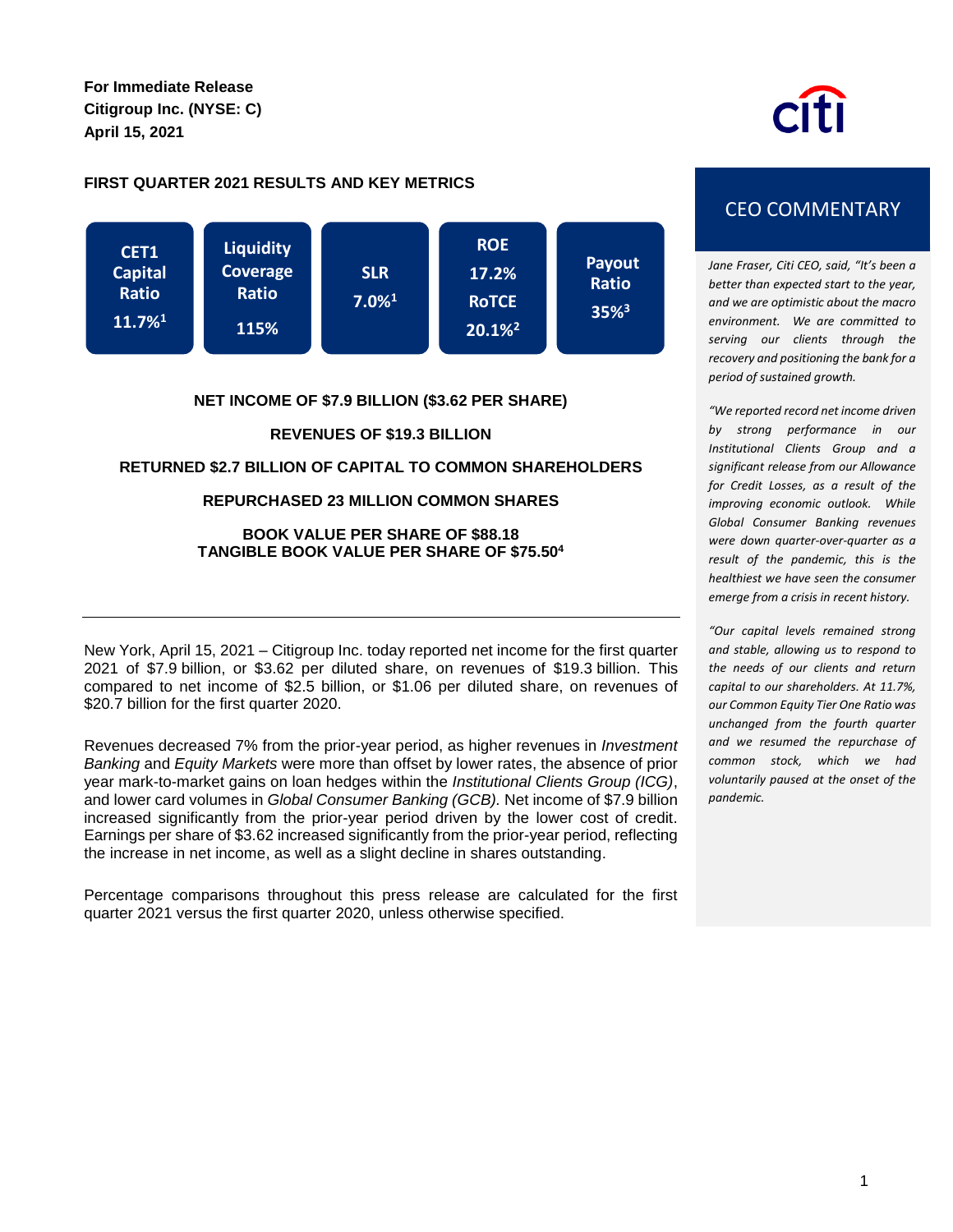**Strategic Actions: Global Consumer Banking**<br>Citigroup today announced strategic actions in Global Consumer Banking – as part of **CEO COMMENTARY** an ongoing strategic review – which will allow Citi to direct investments and resources to the businesses where it has the greatest scale and growth potential. Citi will focus its Global Consumer Bank presence in Asia and EMEA on four wealth centers -Singapore, Hong Kong, the UAE and London. As a result, Citi intends to pursue exits from its consumer franchises in thirteen markets across the two regions.

The affected businesses include the consumer franchises in Australia, Bahrain, China, India, Indonesia, Korea, Malaysia, the Philippines, Poland, Russia, Taiwan, Thailand and Vietnam. Citigroup's Institutional Clients Group will continue to serve clients in these markets, which remain important to Citi's global network.

*"As a result of the ongoing refresh of our strategy, we have decided that we are going to double down on wealth. We will operate our consumer banking franchise in Asia and EMEA solely from four wealth centers, Singapore, Hong Kong, UAE and London. This positions us to capture the strong growth and attractive returns the wealth management business offers through these important hubs.* 

*"While the other 13 markets have excellent businesses, we don't have the scale we need to compete. We believe our capital, investment dollars and other resources are better deployed against higher returning opportunities in wealth management and our institutional businesses in Asia. We will continue to update you on strategic decisions as we make them while we work to increase the returns we deliver to our shareholders," Fraser concluded.*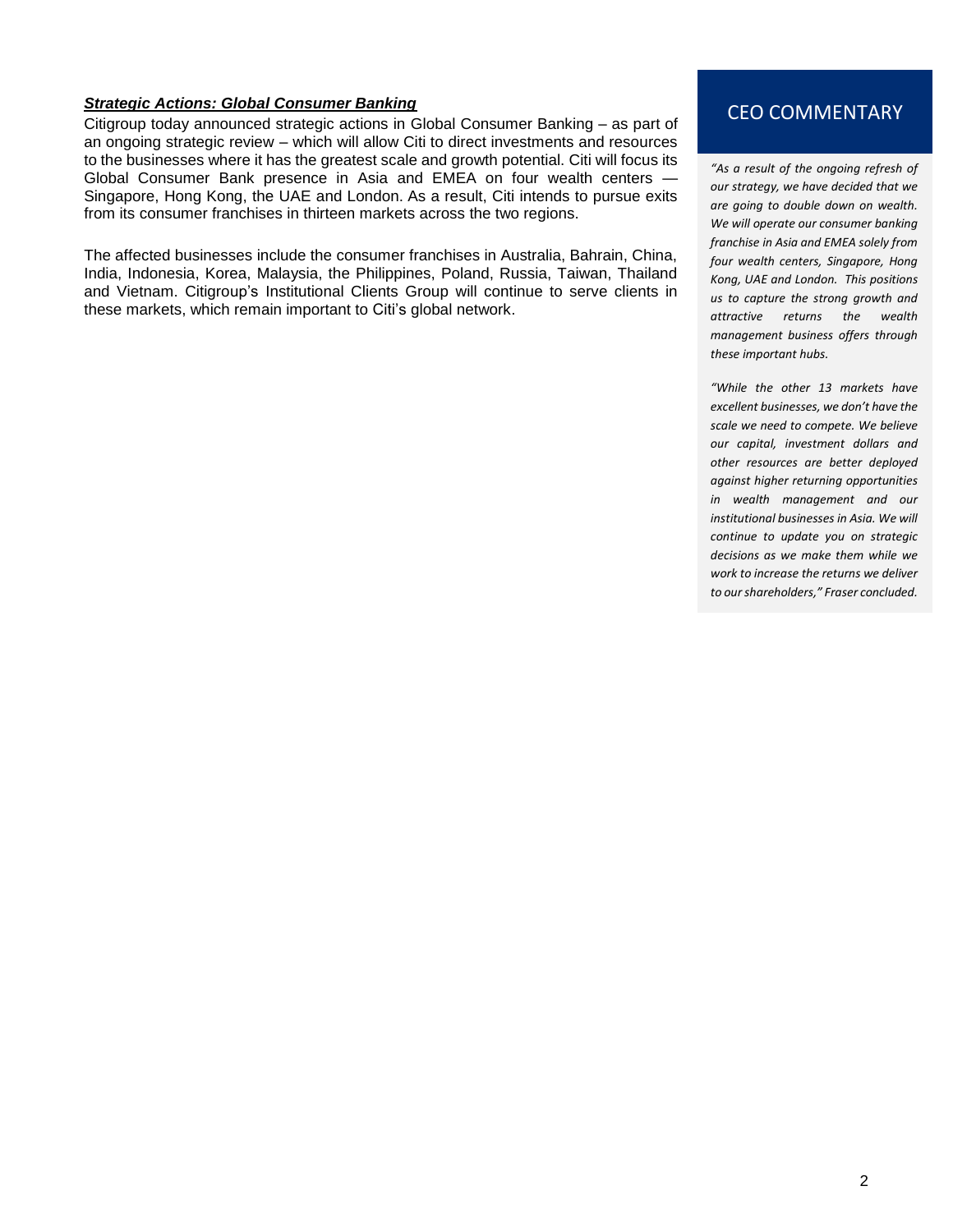# *First Quarter Financial Results*

| <b>Citigroup</b><br>(\$ in millions, except as otherwise noted) | <b>1Q'21</b> | <b>4Q'20</b> | <b>1Q'20</b> | QoQ%      | YoY%      |
|-----------------------------------------------------------------|--------------|--------------|--------------|-----------|-----------|
| <b>Global Consumer Banking</b>                                  | 7,037        | 7,305        | 8,174        | (4)%      | (14)%     |
| Institutional Clients Group                                     | 12,220       | 9,279        | 12,484       | 32%       | (2)%      |
| Corporate / Other                                               | 70           | (85)         | 73           | <b>NM</b> | (4)%      |
| <b>Total Revenues</b>                                           | \$19,327     | \$16,499     | \$20,731     | 17%       | (7)%      |
| <b>Expenses</b>                                                 | \$11,073     | \$11,104     | \$10,643     |           | 4%        |
| <b>Net Credit Losses</b>                                        | 1,748        | 1,472        | 2,059        | 19%       | (15)%     |
| Net ACL Build / (Release) <sup>(a)</sup>                        | (3,853)      | (1,496)      | 4,875        | <b>NM</b> | <b>NM</b> |
| Other Provisions <sup>(b)</sup>                                 | 50           | (22)         | 26           | <b>NM</b> | 92%       |
| <b>Total Cost of Credit</b>                                     | \$(2,055)    | \$(46)       | \$6,960      | <b>NM</b> | <b>NM</b> |
| <b>Income from Continuing Operations Before Taxes</b>           | \$10,309     | \$5,441      | \$3,128      | 89%       | <b>NM</b> |
| Provision for Income Taxes                                      | 2,332        | 1,116        | 580          | <b>NM</b> | ΝM        |
| <b>Income from Continuing Operations</b>                        | \$7,977      | \$4,325      | \$2,548      | 84%       | <b>NM</b> |
| Net Income (Loss) from Discontinued Operations                  | (2)          | 6            | (18)         | <b>NM</b> | 89%       |
| Non-Controlling Interest                                        | 33           | 22           | (6)          | 50%       | <b>NM</b> |
| <b>Citigroup Net Income</b>                                     | \$7,942      | \$4,309      | \$2,536      | 84%       | <b>NM</b> |
| <b>Revenues</b>                                                 |              |              |              |           |           |
| North America                                                   | 9,326        | 7,986        | 10,171       | 17%       | $(8)\%$   |
| <b>EMEA</b>                                                     | 3,713        | 2,867        | 3,470        | 30%       | 7%        |
| Latin America                                                   | 2,144        | 2,168        | 2,617        | $(1)\%$   | (18)%     |
| Asia                                                            | 4,074        | 3,563        | 4,400        | 14%       | (7)%      |
| Corporate / Other                                               | 70           | (85)         | 73           | <b>NM</b> | (4)%      |
| EOP Assets (\$B)                                                | 2,314        | 2,260        | 2,220        | 2%        | 4%        |
| EOP Loans (\$B)                                                 | 666          | 676          | 721          | $(1)\%$   | $(8)\%$   |
| EOP Deposits (\$B)                                              | 1,301        | 1,281        | 1,185        | 2%        | 10%       |
| Common Equity Tier 1 Capital Ratio <sup>(1)</sup>               | 11.7%        | 11.7%        | 11.1%        |           |           |
| Supplementary Leverage Ratio <sup>(1)</sup>                     | 7.0%         | 7.0%         | 6.0%         |           |           |
| <b>Return on Average Common Equity</b>                          | 17.2%        | 9.1%         | 5.2%         |           |           |
| <b>Book Value per Share</b>                                     | \$88.18      | \$86.43      | \$83.92      | 2%        | 5%        |
| Tangible Book Value per Share                                   | \$75.50      | \$73.67      | \$71.69      | 2%        | 5%        |
|                                                                 |              |              |              |           |           |

Note: Please refer to the Appendices and Footnotes at the end of this press release for additional information.

(a) Includes net ACL build / (release) for loans and provision for credit losses on unfunded lending commitments.

(b) Includes provisions for benefits and claims, HTM debt securities and other assets.

### *Citigroup*

**Citigroup revenues** of \$19.3 billion in the first quarter 2021 decreased 7%, primarily reflecting lower revenues in *GCB* and *ICG*.

**Citigroup operating expenses** of \$11.1 billion in the first quarter 2021 increased 4%, as continued investments in Citi's transformation, including infrastructure supporting Citi's risk and control environment, along with other strategic investments were partially offset by efficiency savings.

**Citigroup cost of credit** of \$(2.1) billion in the first quarter 2021 compared to \$7.0 billion in the prior-year period, largely reflecting a release of allowance for credit loss (ACL) reserves in *ICG* and *GCB,* driven by improvements in the macroeconomic outlook and lower loan volumes.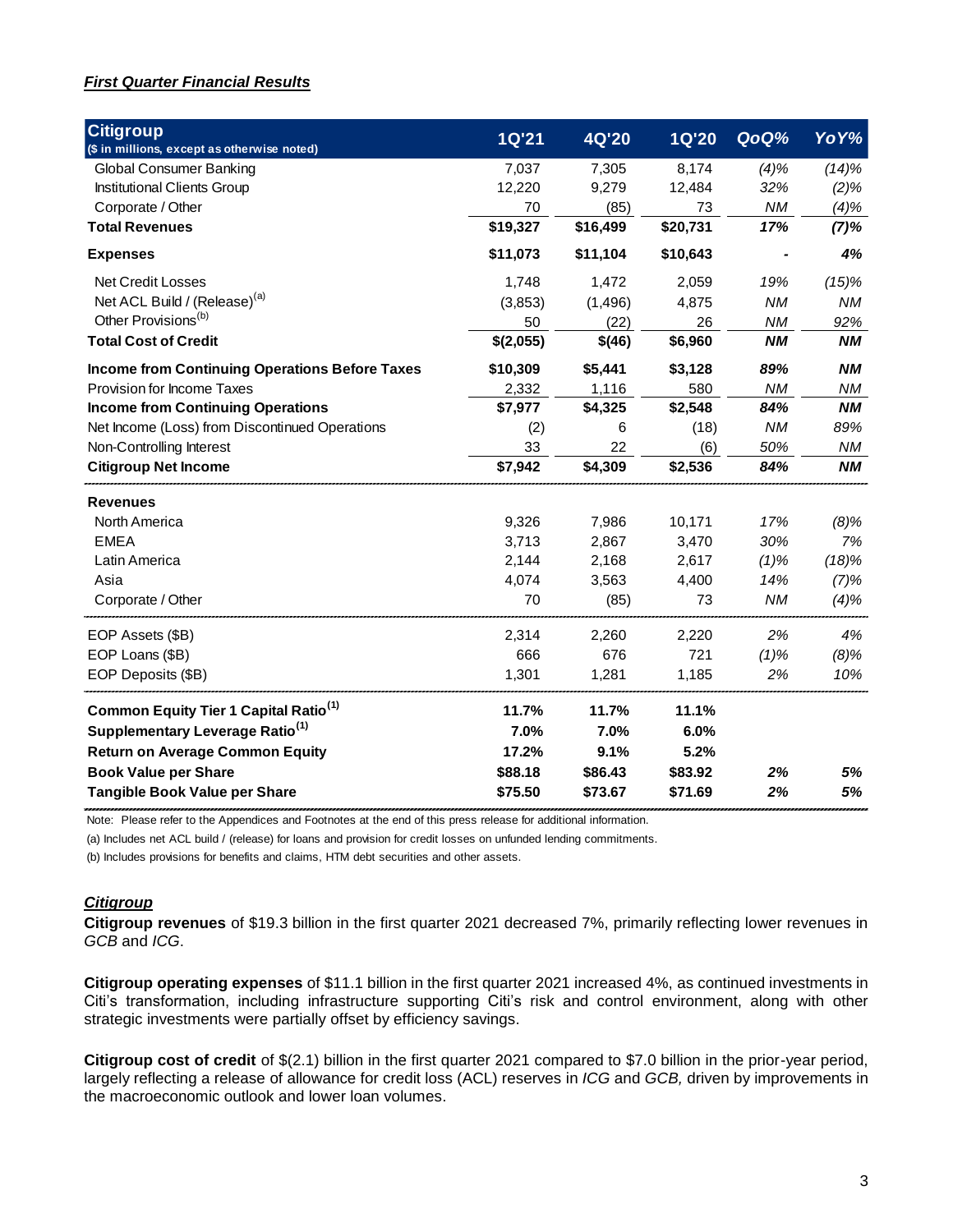**Citigroup net income** of \$7.9 billion in the first quarter 2021 compared to \$2.5 billion in the prior-year period, driven by lower cost of credit. Citigroup's effective tax rate was 23% in the current quarter compared to 19% in the first quarter 2020.

**Citigroup's allowance for credit losses on loans** was \$21.6 billion at quarter end, or 3.29% of total loans, compared to \$20.4 billion, or 2.84% of total loans, at the end of the prior-year period. Total non-accrual assets grew 21% from the prior-year period to \$5.1 billion. Consumer non-accrual loans increased 17% to \$2.0 billion, while corporate non-accrual loans of \$3.1 billion increased 25% from the prior-year period*.*

**Citigroup's end-of-period loans** were \$666 billion as of quarter end, down 8% from the prior-year period on a reported basis and 10% excluding the impact of foreign exchange translation<sup>5</sup> , driven by declines across *GCB* and *ICG*.

**Citigroup's end-of-period deposits** were \$1.3 trillion as of quarter end, an increase of 10% on a reported basis and 7% in constant dollars, driven by an 17% increase in *GCB* and a 5% increase in *ICG*.

**Citigroup's book value** per share of \$88.18 and tangible book value per share of \$75.50 each increased 5%, largely driven by net income. At quarter end, Citigroup's CET1 Capital ratio was 11.7%, unchanged from the prior quarter. Citigroup's SLR for the first quarter 2021 was 7.0%, unchanged from the prior quarter. During the quarter, Citigroup repurchased 23 million common shares and returned a total of \$2.7 billion to common shareholders in the form of common share repurchases and dividends.

| <b>Global Consumer Banking</b><br>(\$ in millions, except as otherwise noted) | <b>1Q'21</b> | 4Q'20   | <b>1Q'20</b> | QoQ%      | YoY%      |
|-------------------------------------------------------------------------------|--------------|---------|--------------|-----------|-----------|
| North America                                                                 | 4,428        | 4,655   | 5,224        | $(5)\%$   | $(15)\%$  |
| Latin America                                                                 | 1,008        | 1,096   | 1,199        | $(8)\%$   | (16)%     |
| Asia <sup>(a)</sup>                                                           | 1,601        | 1,554   | 1,751        | 3%        | (9)%      |
| <b>Total Revenues</b>                                                         | \$7,037      | \$7,305 | \$8,174      | (4)%      | $(14)\%$  |
| <b>Expenses</b>                                                               | \$4,396      | \$4,511 | \$4,417      | $(3)\%$   |           |
| <b>Net Credit Losses</b>                                                      | 1,580        | 1,272   | 1,934        | 24%       | (18)%     |
| Net ACL Build / (Release) <sup>(b)</sup>                                      | (1,806)      | (197)   | 2,810        | <b>NM</b> | <b>NM</b> |
| Other Provisions <sup>(c)</sup>                                               | 35           | 2       | 20           | ΝM        | 75%       |
| <b>Total Cost of Credit</b>                                                   | \$(191)      | \$1,077 | \$4,764      | <b>NM</b> | <b>NM</b> |
| <b>Net Income</b>                                                             | \$2,177      | \$1,300 | \$(740)      | 67%       | <b>NM</b> |
| <b>Retail Banking</b>                                                         | 2,844        | 2,936   | 3,046        | $(3)\%$   | (7)%      |
| Cards                                                                         | 4,193        | 4,369   | 5,128        | (4)%      | (18)%     |
| <b>Total Revenues</b>                                                         | \$7,037      | \$7,305 | \$8,174      | (4)%      | (14)%     |
| Key Indicators (\$B)                                                          |              |         |              |           |           |
| Retail Banking Average Loans                                                  | 127          | 128     | 123          |           | 3%        |
| <b>Retail Banking Average Deposits</b>                                        | 345          | 333     | 290          | 4%        | 19%       |
| <b>Investment AUMs</b>                                                        | 222          | 222     | 167          |           | 33%       |
| Cards Average Loans                                                           | 144          | 149     | 167          | $(3)\%$   | (14)%     |
| <b>Cards Purchase Sales</b>                                                   | 128          | 142     | 128          | $(10)\%$  | 1%        |

Note: Please refer to the Appendices and Footnotes at the end of this press release for additional information.

(a) Asia GCB includes the results of operations of GCB activities in certain EMEA countries for all periods presented.

(b) Includes net ACL build / (release) for loans and provision for credit losses on unfunded lending commitments.

(c) Includes provisions for benefits and claims, HTM debt securities and other assets.

### *Global Consumer Banking*

*GCB* **revenues** of \$7.0 billion decreased 14% on a reported basis and 15% in constant dollars, as strong deposit growth and momentum in wealth management were more than offset by lower card volumes and lower interest rates across all regions, reflecting the continued impact from the COVID-19 pandemic.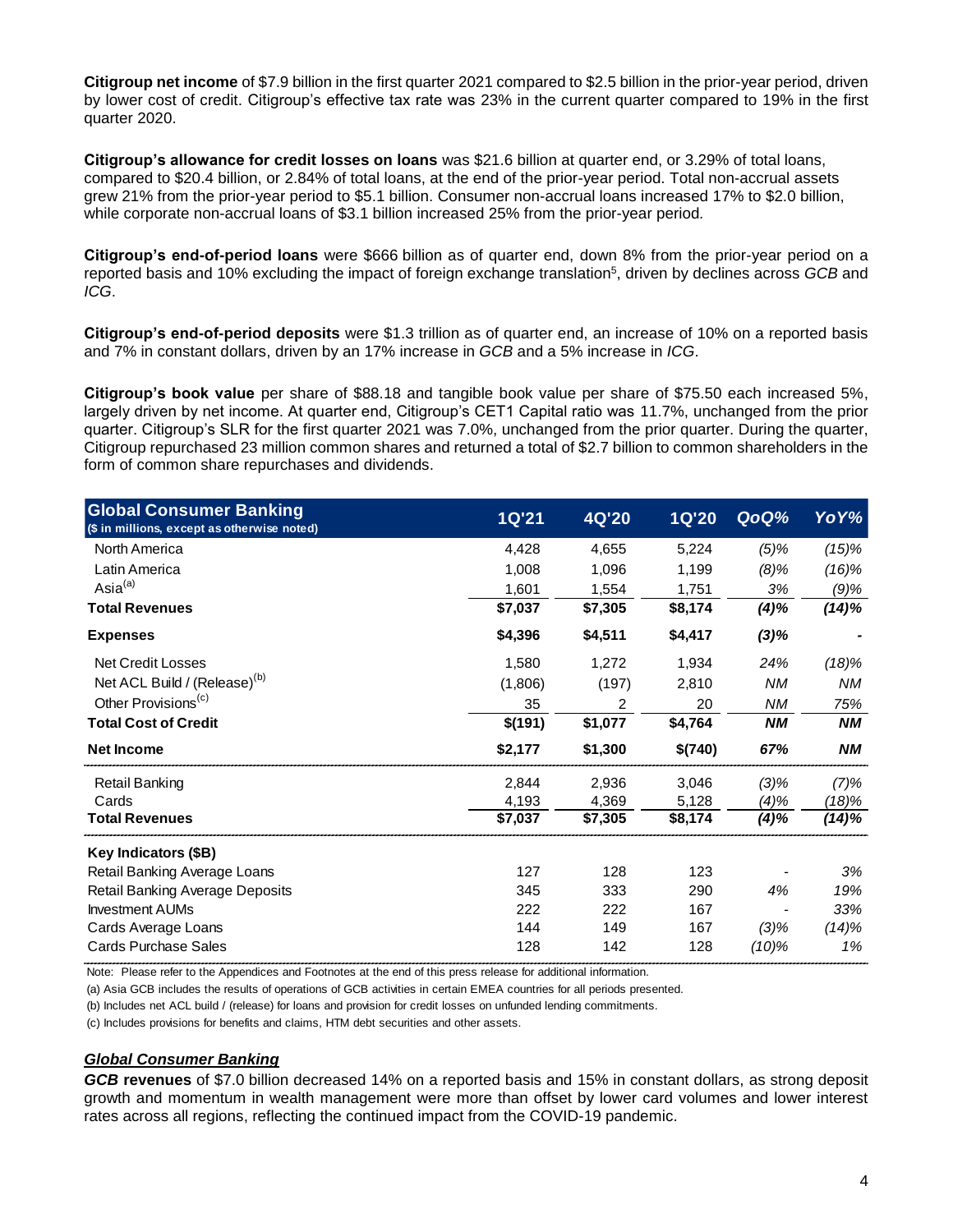*North America GCB* **revenues** of \$4.4 billion decreased 15%. *Citi-Branded Cards* revenues of \$2.1 billion decreased 11%, reflecting higher payment rates driving lower average loans. *Citi Retail Services* revenues of \$1.3 billion decreased 26%, reflecting higher partner payments as well as lower average loans. *Retail Banking* revenues of \$1.0 billion decreased 8%, as the benefit of stronger deposit volumes was more than offset by lower deposit spreads.

*Latin America GCB* **revenues** of \$1.0 billion declined 16% as reported and in constant dollars, driven by lower loan volumes and lower deposit spreads, partially offset by strong deposit growth.

*Asia GCB* **revenues** of \$1.6 billion declined 9% on a reported basis and 12% in constant dollars, reflecting lower cards revenues, as well as lower deposit spreads, partially offset by strong investments revenues and deposit growth.

*GCB* **operating expenses** of \$4.4 billion were unchanged on a reported basis and decreased 1% in constant dollars, largely driven by efficiency savings and lower volume-related costs, partially offset by investments.

*GCB* **cost of credit** of \$(191) million decreased significantly, driven by a net ACL release of \$1.8 billion compared to a build in the prior-year period, reflecting lower loan volumes and improvements in the macroeconomic outlook, and lower net credit losses.

*GCB* **net income** of \$2.2 billion compared to a net loss of \$740 million from the prior-year period, primarily driven by the lower cost of credit, partially offset by the decline in revenues.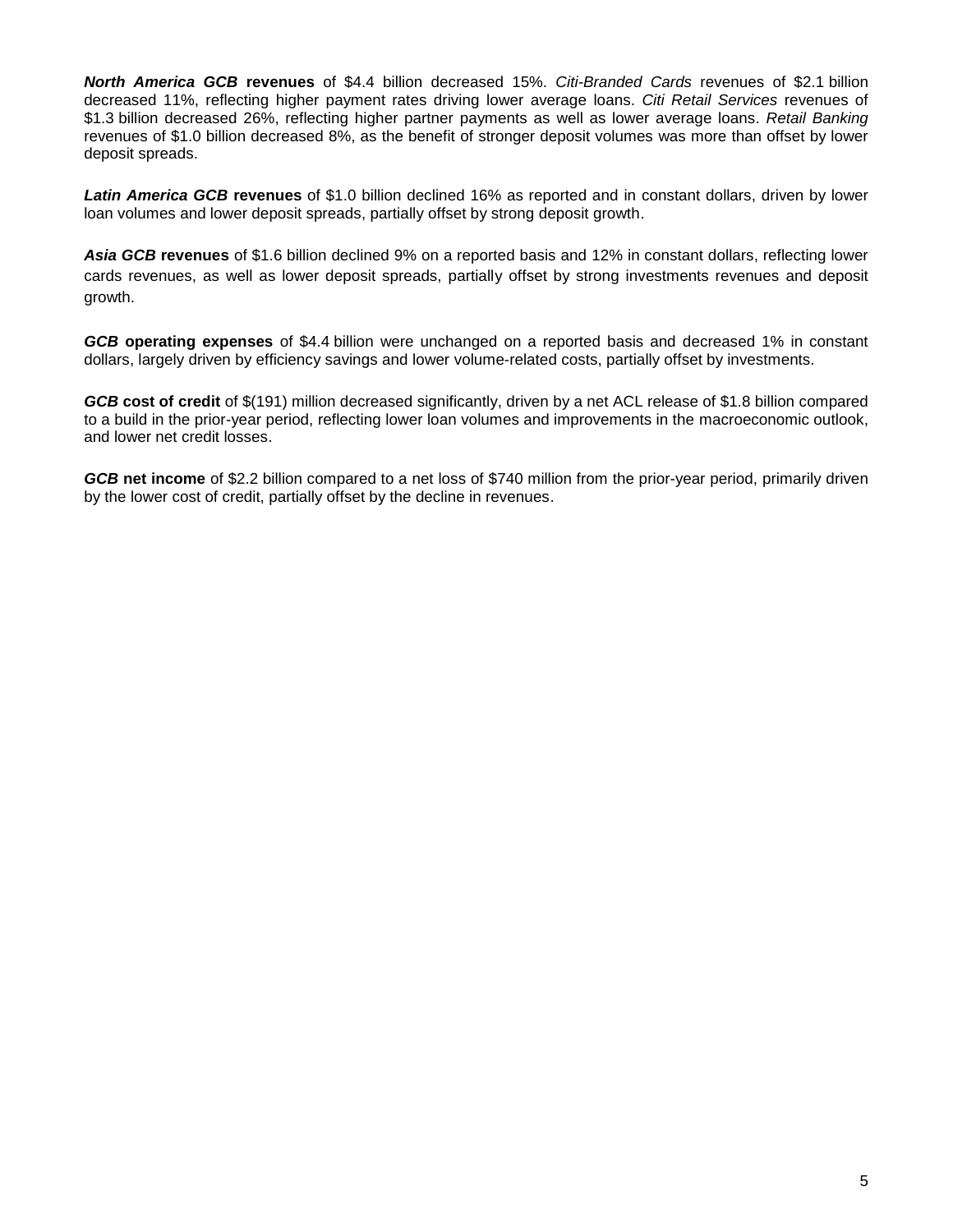| <b>Institutional Clients Group</b>                                                                                                                                                                                                                                                                                                                                                                                                                                                                                                                                                                                                                                                                                                                                                                                                                                                                                                                                                                                                                                                                                                                                                                                                                                                       | <b>1Q'21</b> | <b>4Q'20</b> | <b>1Q'20</b> | QoQ%     | YoY%    |
|------------------------------------------------------------------------------------------------------------------------------------------------------------------------------------------------------------------------------------------------------------------------------------------------------------------------------------------------------------------------------------------------------------------------------------------------------------------------------------------------------------------------------------------------------------------------------------------------------------------------------------------------------------------------------------------------------------------------------------------------------------------------------------------------------------------------------------------------------------------------------------------------------------------------------------------------------------------------------------------------------------------------------------------------------------------------------------------------------------------------------------------------------------------------------------------------------------------------------------------------------------------------------------------|--------------|--------------|--------------|----------|---------|
| (\$ in millions)                                                                                                                                                                                                                                                                                                                                                                                                                                                                                                                                                                                                                                                                                                                                                                                                                                                                                                                                                                                                                                                                                                                                                                                                                                                                         |              |              |              |          |         |
| Treasury & Trade Solutions                                                                                                                                                                                                                                                                                                                                                                                                                                                                                                                                                                                                                                                                                                                                                                                                                                                                                                                                                                                                                                                                                                                                                                                                                                                               | 2,165        | 2,400        | 2,423        | $(10)\%$ | (11)%   |
| <b>Investment Banking</b>                                                                                                                                                                                                                                                                                                                                                                                                                                                                                                                                                                                                                                                                                                                                                                                                                                                                                                                                                                                                                                                                                                                                                                                                                                                                | 1,973        | 1,287        | 1,354        | 53%      | 46%     |
| Private Bank <sup>(a)</sup>                                                                                                                                                                                                                                                                                                                                                                                                                                                                                                                                                                                                                                                                                                                                                                                                                                                                                                                                                                                                                                                                                                                                                                                                                                                              | 1,027        | 894          | 949          | 15%      | 8%      |
| Corporate Lending <sup>(a)</sup>                                                                                                                                                                                                                                                                                                                                                                                                                                                                                                                                                                                                                                                                                                                                                                                                                                                                                                                                                                                                                                                                                                                                                                                                                                                         | 483          | 552          | 448          | (13)%    | 8%      |
| <b>Total Banking</b>                                                                                                                                                                                                                                                                                                                                                                                                                                                                                                                                                                                                                                                                                                                                                                                                                                                                                                                                                                                                                                                                                                                                                                                                                                                                     | 5,648        | 5,133        | 5,174        | 10%      | 9%      |
| <b>Fixed Income Markets</b>                                                                                                                                                                                                                                                                                                                                                                                                                                                                                                                                                                                                                                                                                                                                                                                                                                                                                                                                                                                                                                                                                                                                                                                                                                                              | 4,550        | 3,087        | 4,786        | 47%      | $(5)\%$ |
| <b>Equity Markets</b>                                                                                                                                                                                                                                                                                                                                                                                                                                                                                                                                                                                                                                                                                                                                                                                                                                                                                                                                                                                                                                                                                                                                                                                                                                                                    | 1,476        | 810          | 1,169        | 82%      | 26%     |
| <b>Securities Services</b>                                                                                                                                                                                                                                                                                                                                                                                                                                                                                                                                                                                                                                                                                                                                                                                                                                                                                                                                                                                                                                                                                                                                                                                                                                                               | 653          | 650          | 645          |          | 1%      |
| Other                                                                                                                                                                                                                                                                                                                                                                                                                                                                                                                                                                                                                                                                                                                                                                                                                                                                                                                                                                                                                                                                                                                                                                                                                                                                                    | (26)         | (89)         | (106)        | 71%      | 75%     |
| <b>Total Markets &amp; Securities Services</b>                                                                                                                                                                                                                                                                                                                                                                                                                                                                                                                                                                                                                                                                                                                                                                                                                                                                                                                                                                                                                                                                                                                                                                                                                                           | 6,653        | 4,458        | 6,494        | 49%      | 2%      |
| Product Revenues <sup>(a)</sup>                                                                                                                                                                                                                                                                                                                                                                                                                                                                                                                                                                                                                                                                                                                                                                                                                                                                                                                                                                                                                                                                                                                                                                                                                                                          | \$12,301     | \$9,591      | \$11,668     | 28%      | 5%      |
| Gain / (Loss) on Loan Hedges                                                                                                                                                                                                                                                                                                                                                                                                                                                                                                                                                                                                                                                                                                                                                                                                                                                                                                                                                                                                                                                                                                                                                                                                                                                             | (81)         | (312)        | 816          | 74%      | ΝM      |
| <b>Total Revenues</b>                                                                                                                                                                                                                                                                                                                                                                                                                                                                                                                                                                                                                                                                                                                                                                                                                                                                                                                                                                                                                                                                                                                                                                                                                                                                    | \$12,220     | \$9,279      | \$12,484     | 32%      | $(2)\%$ |
| <b>Expenses</b>                                                                                                                                                                                                                                                                                                                                                                                                                                                                                                                                                                                                                                                                                                                                                                                                                                                                                                                                                                                                                                                                                                                                                                                                                                                                          | \$6,264      | \$5,946      | \$5,810      | 5%       | 8%      |
| <b>Net Credit Losses</b>                                                                                                                                                                                                                                                                                                                                                                                                                                                                                                                                                                                                                                                                                                                                                                                                                                                                                                                                                                                                                                                                                                                                                                                                                                                                 | 186          | 210          | 127          | (11)%    | 46%     |
| Net ACL Build / (Release) <sup>(b)</sup>                                                                                                                                                                                                                                                                                                                                                                                                                                                                                                                                                                                                                                                                                                                                                                                                                                                                                                                                                                                                                                                                                                                                                                                                                                                 | (1,933)      | (1,268)      | 1,869        | (52)%    | ΝM      |
| Other Provisions <sup>(c)</sup>                                                                                                                                                                                                                                                                                                                                                                                                                                                                                                                                                                                                                                                                                                                                                                                                                                                                                                                                                                                                                                                                                                                                                                                                                                                          | (5)          | (23)         | 8            | 78%      | ΝM      |
| <b>Total Cost of Credit</b>                                                                                                                                                                                                                                                                                                                                                                                                                                                                                                                                                                                                                                                                                                                                                                                                                                                                                                                                                                                                                                                                                                                                                                                                                                                              | \$(1,752)    | \$(1,081)    | \$2,004      | (62)%    | ΝM      |
| <b>Net Income</b>                                                                                                                                                                                                                                                                                                                                                                                                                                                                                                                                                                                                                                                                                                                                                                                                                                                                                                                                                                                                                                                                                                                                                                                                                                                                        | \$5,935      | \$3,351      | \$3,627      | 77%      | 64%     |
| Revenues                                                                                                                                                                                                                                                                                                                                                                                                                                                                                                                                                                                                                                                                                                                                                                                                                                                                                                                                                                                                                                                                                                                                                                                                                                                                                 |              |              |              |          |         |
| <b>North America</b>                                                                                                                                                                                                                                                                                                                                                                                                                                                                                                                                                                                                                                                                                                                                                                                                                                                                                                                                                                                                                                                                                                                                                                                                                                                                     | 4,898        | 3,331        | 4,947        | 47%      | $(1)\%$ |
| <b>EMEA</b>                                                                                                                                                                                                                                                                                                                                                                                                                                                                                                                                                                                                                                                                                                                                                                                                                                                                                                                                                                                                                                                                                                                                                                                                                                                                              | 3,713        | 2,867        | 3,470        | 30%      | 7%      |
| Latin America                                                                                                                                                                                                                                                                                                                                                                                                                                                                                                                                                                                                                                                                                                                                                                                                                                                                                                                                                                                                                                                                                                                                                                                                                                                                            | 1,136        | 1,072        | 1,418        | 6%       | (20)%   |
| Asia                                                                                                                                                                                                                                                                                                                                                                                                                                                                                                                                                                                                                                                                                                                                                                                                                                                                                                                                                                                                                                                                                                                                                                                                                                                                                     | 2,473        | 2,009        | 2,649        | 23%      | $(7)\%$ |
| (a) Excludes gain / (loss) on credit derivatives as well as the mark-to-market on loans at fair value. For additional information, please refer to Footnote 6.<br>(b) Includes net ACL build / (release) for loans and provision for credit losses on unfunded lending commitments.<br>(c) Includes provisions for HTM debt securities and other assets.<br><b>Institutional Clients Group</b><br>ICG revenues of \$12.2 billion decreased 2%, as revenue growth in Banking and Markets and Securities Services,<br>was more than offset by the absence of mark-to-market gains on loan hedges recorded in the prior-year period <sup>6</sup> .                                                                                                                                                                                                                                                                                                                                                                                                                                                                                                                                                                                                                                          |              |              |              |          |         |
| <b>Banking revenues</b> of \$5.6 billion decreased 7% versus the prior year (including gain / (loss) on loan hedges).<br>Excluding the gain / (loss) on loan hedges Banking revenues increased 9%. Treasury and Trade Solutions revenues<br>of \$2.2 billion declined 11% on a reported basis and 10% in constant dollars, as strong client engagement and<br>growth in deposits were more than offset by the impact of lower interest rates and reduced commercial card spend.<br>Investment Banking revenues of \$2.0 billion increased 46%, driven by equity underwriting, primarily reflecting higher<br>SPAC activity, as well as growth in debt underwriting, partially offset by lower revenues in Advisory. Advisory<br>revenues decreased 27% to \$281 million, while equity underwriting revenues increased significantly to \$876 million<br>and debt underwriting revenues increased 4% to \$816 million. Private Bank revenues of \$1.0 billion increased 8%<br>(excluding gain / (loss) on loan hedges), driven by higher lending volumes and strong managed investments<br>revenues. Corporate Lending revenues of \$483 million increased 8% (excluding gain / (loss) on loan hedges),<br>reflecting the absence of prior year marks, partially offset by lower volumes. |              |              |              |          |         |
| <b>Markets and Securities Services revenues</b> of \$6.7 billion increased 2%. Fixed Income Markets revenues of \$4.6<br>billion decreased 5% versus a strong prior-year period, as higher revenues across spread products partially offset<br>lower revenues in rates and currencies. Equity Markets revenues of \$1.5 billion increased 26%, driven by strong<br>performance in cash equities, derivatives and prime finance, reflecting solid client activity and favorable market<br>conditions. Securities Services revenues of \$653 million increased 1% a reported basis, but were unchanged in<br>constant dollars, as growth in deposits, assets under custody and settlement volumes were offset by lower spreads.                                                                                                                                                                                                                                                                                                                                                                                                                                                                                                                                                            |              |              |              |          |         |

### *Institutional Clients Group*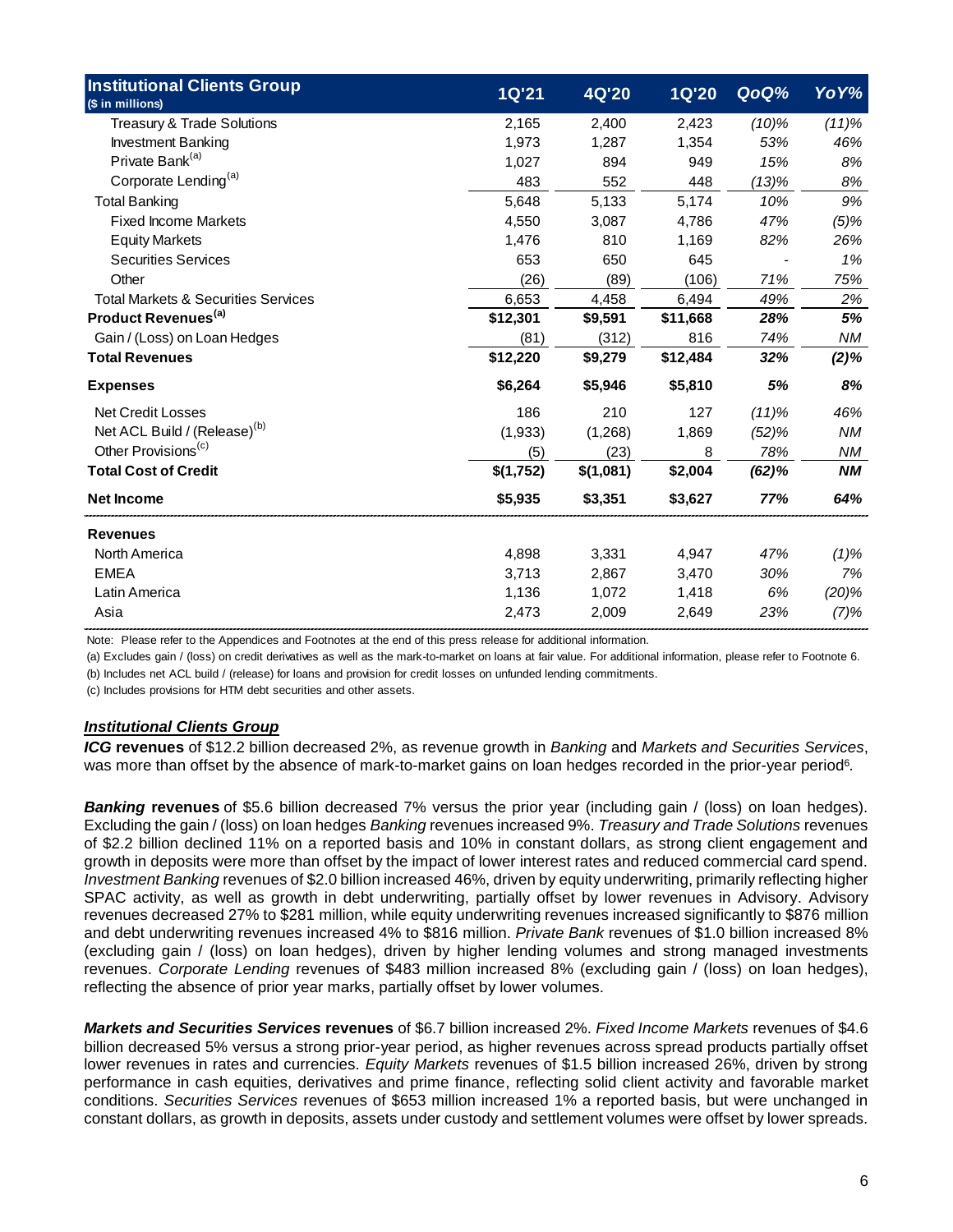*ICG operating expenses* increased 8% to \$6.3 billion, primarily driven by continued investments in infrastructure and controls, along with other strategic investments, higher compensation costs and volume-driven growth.

*ICG cost of credit* included net credit losses of \$186 million, compared to \$127 million in the prior-year period, and a net ACL release of \$1.9 billion compared to a build of \$1.9 billion in the prior-year period. The net ACL release in the current quarter primarily reflected improvements in the outlook for global GDP, as well as modest improvements in portfolio credit quality.

*ICG* **net income** of \$5.9 billion increased 64%, as the lower cost of credit more than offset the decline in revenues and higher expenses.

| <b>ICG net income</b> of \$5.9 billion increased 64%, as the lower cost of credit more than offset the decline in revenues<br>and higher expenses. |              |         |              |           |           |
|----------------------------------------------------------------------------------------------------------------------------------------------------|--------------|---------|--------------|-----------|-----------|
| <b>Corporate / Other</b><br>(\$ in millions)                                                                                                       | <b>1Q'21</b> | 4Q'20   | <b>1Q'20</b> | QoQ%      | YoY%      |
| <b>Revenues</b>                                                                                                                                    | \$70         | \$(85)  | \$73         | <b>NM</b> | $(4)\%$   |
| <b>Expenses</b>                                                                                                                                    | \$413        | \$647   | \$416        | (36)%     | $(1)\%$   |
| <b>Net Credit Losses</b>                                                                                                                           | (18)         | (10)    | (2)          | $(80)$ %  | NM.       |
| Net ACL Build / (Release) <sup>(a)</sup>                                                                                                           | (114)        | (31)    | 196          | NM.       | NM.       |
| Other Provisions <sup>(b)</sup>                                                                                                                    | 20           | (1)     | (2)          | <b>NM</b> | NM.       |
| <b>Total Cost of Credit</b>                                                                                                                        | \$(112)      | \$(42)  | \$192        | <b>NM</b> | <b>NM</b> |
| Income (Loss) from Continuing Operations before Taxes                                                                                              | \$(231)      | \$(690) | \$ (535)     | 67%       | 57%       |
| Income Taxes (Benefits)                                                                                                                            | (62)         | (343)   | (198)        | 82%       | 69%       |
| Net Income (Loss)                                                                                                                                  | \$(170)      | \$(342) | $$$ (351)    | 50%       | 52%       |

(a) Includes net ACL build / (release) for loans and provision for credit losses on unfunded lending commitments.

(b) Includes provisions for benefits and claims, HTM debt securities and other assets.

## *Corporate / Other*

*Corporate / Other* **revenues** of \$70 million declined 4%, but were largely unchanged on a dollar basis versus the prior-year period, as the impact of lower rates was offset by the absence of marks versus the prior year-period and episodic gains this quarter.

*Corporate / Other* **expenses** of \$413 million were down 1% versus the prior-year period, as investments in infrastructure, risk and controls were roughly offset by the allocation of certain costs to the businesses.

*Corporate / Other* **loss from continuing operations before taxes** of \$231 million compared to a loss of \$535 million in the prior-year period, driven by a net ACL release on the legacy portfolio versus a build in the prior-year period.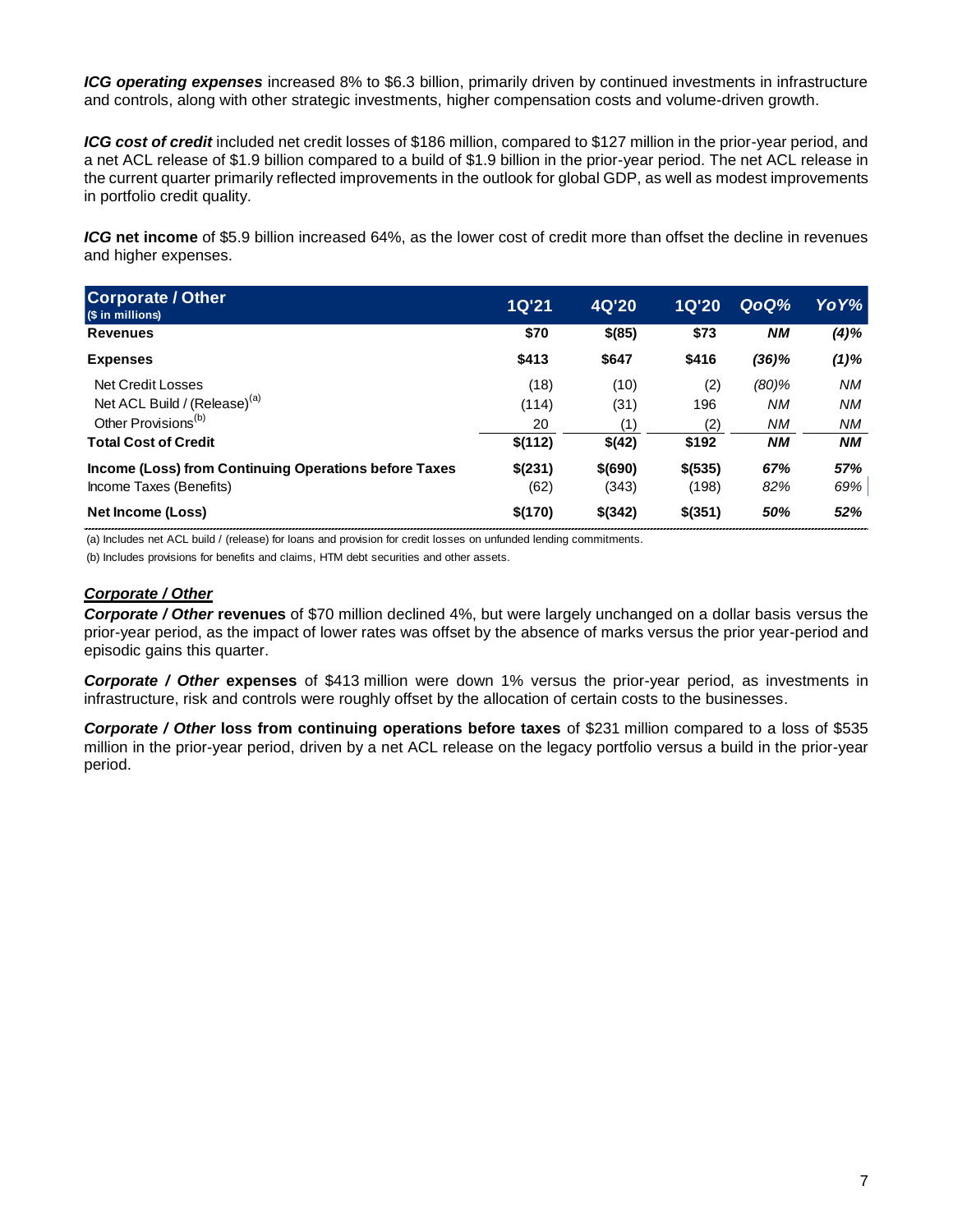Citigroup will host a conference call today at 10:00 AM (ET). A live webcast of the presentation, as well as financial results and presentation materials, will be available at https://www.citigroup.com/citi/investor. Dial-in numbers for the conference call are as follows: (866) 516-9582 in the U.S. and Canada; (973) 409-9210 outside of the U.S. and Canada. The conference code for both numbers is 2856516.

Additional financial, statistical and business-related information, as well as business and segment trends, is included in a Quarterly Financial Data Supplement. Both this earnings release and Citigroup's First Quarter 2021 Quarterly Financial Data Supplement are available on Citigroup's website at [www.citigroup.com.](http://www.citigroup.com/)

Citigroup, the leading global bank, has approximately 200 million customer accounts and does business in more than 160 countries and jurisdictions. Citigroup provides consumers, corporations, governments and institutions with a broad range of financial products and services, including consumer banking and credit, corporate and investment banking, securities brokerage, transaction services, and wealth management.

Additional information may be found at [www.citigroup.com](http://www.citigroup.com/) | Twitter: @Citi | YouTube: [www.youtube.com/citi](http://www.youtube.com/citi) | Blog: [http://blog.citigroup.com](http://blog.citigroup.com/) | Facebook: [www.facebook.com/citi](http://www.facebook.com/citi) | LinkedIn: [www.linkedin.com/company/citi](http://www.linkedin.com/company/citi)

Certain statements in this release are "forward-looking statements" within the meaning of the rules and regulations of the U.S. Securities and Exchange Commission (SEC). These statements are based on management's current expectations and are subject to uncertainty and changes in circumstances. These statements are not guarantees of future results or occurrences. Actual results and capital and other financial condition may differ materially from those included in these statements due to a variety of factors. These factors include, among others, macroeconomic and other challenges and uncertainties related to the COVID-19 pandemic, such as the duration and severity of the impact on public health, the U.S. and global economies, financial markets and consumer and corporate customers and clients, including economic activity and employment, as well as the various actions taken in response by governments, central banks and others, including Citi, and the precautionary statements included in this release. These factors also consist of those contained in Citigroup's filings with the SEC, including without limitation the "Risk Factors" section of Citigroup's 2020 Form 10-K. Any forward-looking statements made by or on behalf of Citigroup speak only as to the date they are made, and Citi does not undertake to update forward-looking statements to reflect the impact of circumstances or events that arise after the date the forward-looking statements were made.

### Contacts:

| Press: Jennifer Lowney | (212) 793-3141 Investors: |                         | Elizabeth Lynn | (212) 559-2718 |
|------------------------|---------------------------|-------------------------|----------------|----------------|
|                        |                           | Fixed Income Investors: | Thomas Rogers  | (212) 559-5091 |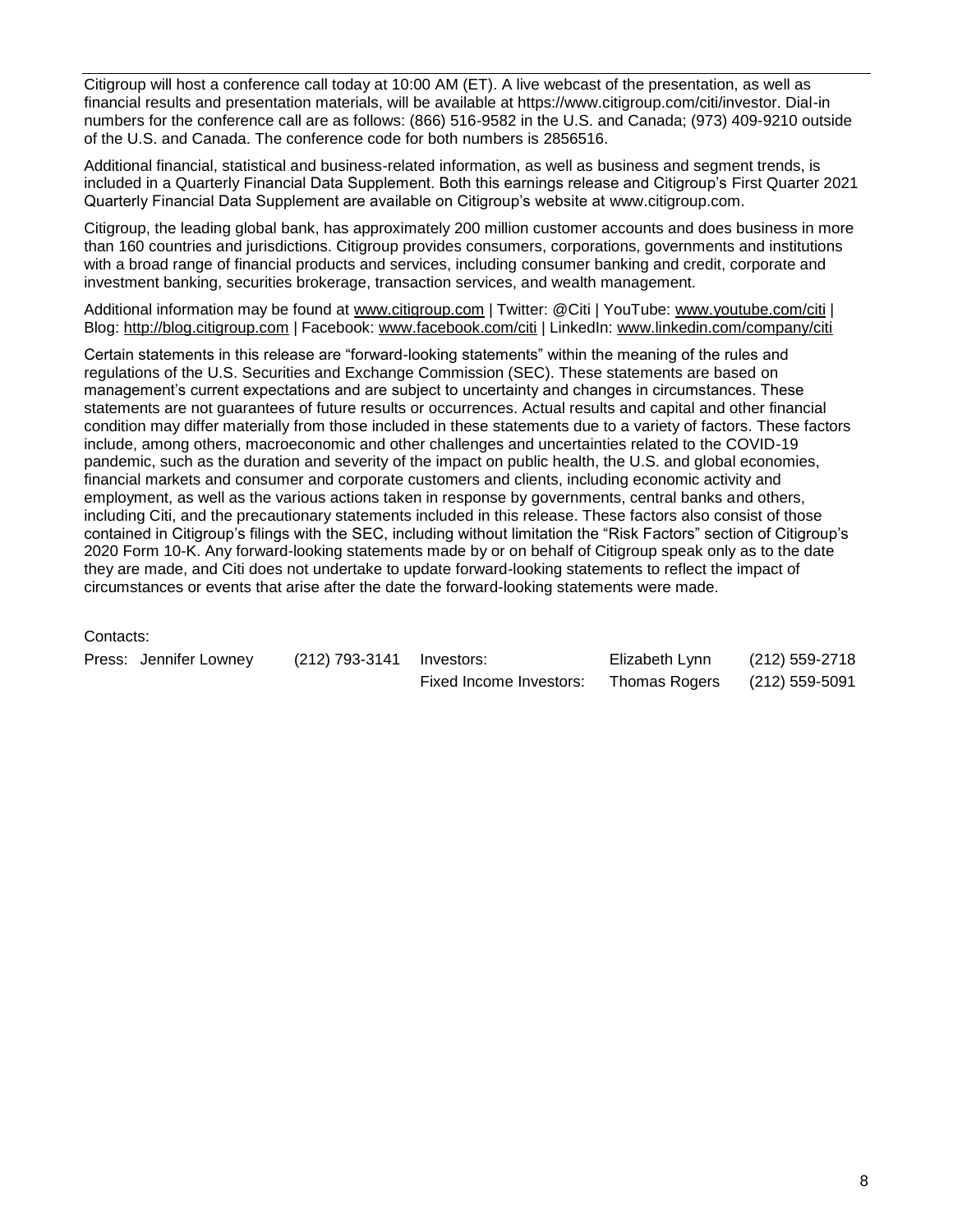**Appendix A**

| <b>Citigroup</b><br>(\$ in millions)                 | <b>1Q'21</b> |
|------------------------------------------------------|--------------|
| <b>Net Income</b>                                    | \$7,942      |
| Less: Preferred Dividends                            | 292          |
| <b>Net Income to Common Shareholders</b>             | \$7,650      |
| Common Share Repurchases                             | 1,600        |
| Common Dividends                                     | 1,074        |
| <b>Total Capital Returned to Common Shareholders</b> | \$2,674      |
| <b>Payout Ratio</b>                                  | 35%          |
| <b>Average TCE</b>                                   | \$154,723    |
| <b>RoTCE</b>                                         | 20.1%        |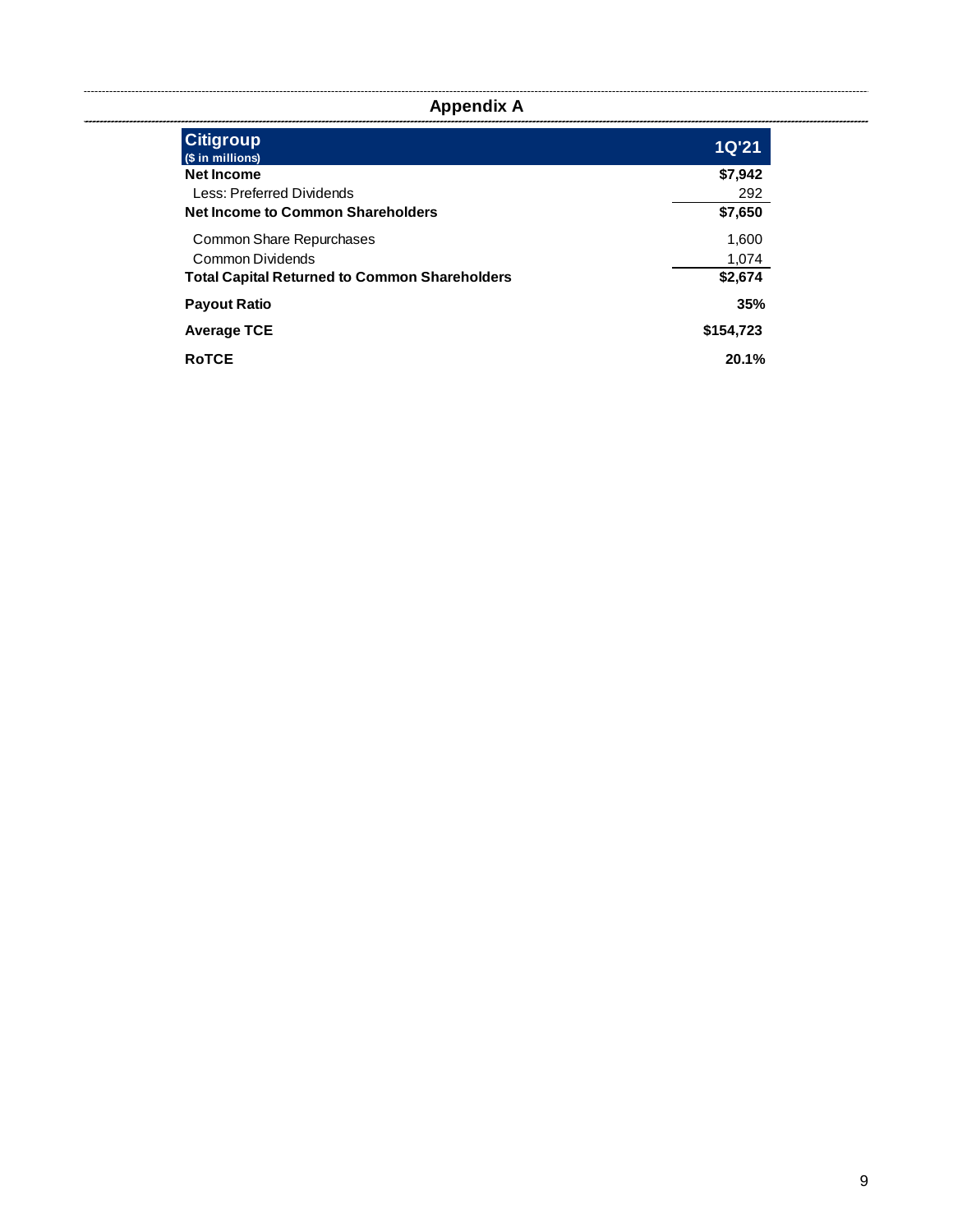| <b>Appendix B</b>                                                                                                      |              |              |
|------------------------------------------------------------------------------------------------------------------------|--------------|--------------|
| <b>Citigroup</b><br>(\$ in billions)                                                                                   | <b>1Q'21</b> | <b>1Q'20</b> |
| <b>Reported EOP Loans</b>                                                                                              | \$666        | \$721        |
| Impact of FX Translation                                                                                               |              | 16           |
| <b>EOP Loans in Constant Dollars</b>                                                                                   | \$666        | \$737        |
| <b>Reported EOP Deposits</b>                                                                                           | \$1,301      | \$1,185      |
| Impact of FX Translation                                                                                               |              | 25           |
| <b>EOP Deposits in Constant Dollars</b>                                                                                | \$1,301      | \$1,210      |
| Note: Totals may not sum due to rounding.                                                                              |              |              |
| <b>Global Consumer Banking</b>                                                                                         | <b>1Q'21</b> | <b>1Q'20</b> |
| (\$ in millions)<br><b>Reported Revenues</b>                                                                           | \$7,037      | \$8,174      |
| Impact of FX Translation                                                                                               |              | 69           |
| <b>Revenues in Constant Dollars</b>                                                                                    | \$7,037      | \$8,243      |
| <b>Reported Expenses</b>                                                                                               | \$4,396      | \$4,417      |
| Impact of FX Translation                                                                                               |              |              |
| <b>Expenses in Constant Dollars</b>                                                                                    | \$4,396      | \$4,461      |
| <b>Reported Cost of Credit</b>                                                                                         | \$(191)      | \$4,764      |
| Impact of FX Translation                                                                                               |              | 20           |
| <b>Cost of Credit in Constant Dollars</b>                                                                              | \$(191)      | \$4,784      |
| <b>Reported Net Income</b>                                                                                             | \$2,177      | \$(740)      |
| Impact of FX Translation                                                                                               |              |              |
| <b>Net Income in Constant Dollars</b>                                                                                  | \$2,177      | \$(737)      |
| Note: Totals may not sum due to rounding.                                                                              |              |              |
| <b>Latin America Consumer Banking</b>                                                                                  | <b>1Q'21</b> | <b>1Q'20</b> |
| (\$ in millions)                                                                                                       |              |              |
| <b>Reported Revenues</b><br>Impact of FX Translation                                                                   | \$1,008      | \$1,199      |
| <b>Revenues in Constant Dollars</b>                                                                                    | \$1,008      | \$1,201      |
| Note: Totals may not sum due to rounding.                                                                              |              |              |
| Asia Consumer Banking <sup>(1)</sup>                                                                                   | <b>1Q'21</b> | <b>1Q'20</b> |
| (\$ in millions)                                                                                                       |              |              |
| <b>Reported Revenues</b>                                                                                               | \$1,601      | \$1,751      |
| Impact of FX Translation                                                                                               |              | 67           |
| <b>Revenues in Constant Dollars</b>                                                                                    | \$1,601      | \$1,818      |
| Note: Totals may not sum due to rounding.                                                                              |              |              |
| (1) Asia GCB includes the results of operations of GCB activities in certain EMEA countries for all periods presented. |              |              |
| <b>Treasury and Trade Solutions</b><br>(\$ in millions)                                                                | <b>1Q'21</b> | <b>1Q'20</b> |
| <b>Reported Revenues</b>                                                                                               | \$2,165      | \$2,423      |
| Impact of FX Translation                                                                                               |              | (14)         |
| <b>Revenues in Constant Dollars</b>                                                                                    | \$2,165      | \$2,409      |
| Note: Totals may not sum due to rounding.                                                                              |              |              |
| <b>Securities Services</b>                                                                                             |              |              |
| (\$ in millions)                                                                                                       | <b>1Q'21</b> | <b>1Q'20</b> |

| <b>Reported Revenues</b>                  | \$653 | \$645 |
|-------------------------------------------|-------|-------|
| Impact of FX Translation                  | -     |       |
| <b>Revenues in Constant Dollars</b>       | \$653 | \$653 |
| Note: Totals may not sum due to rounding. |       |       |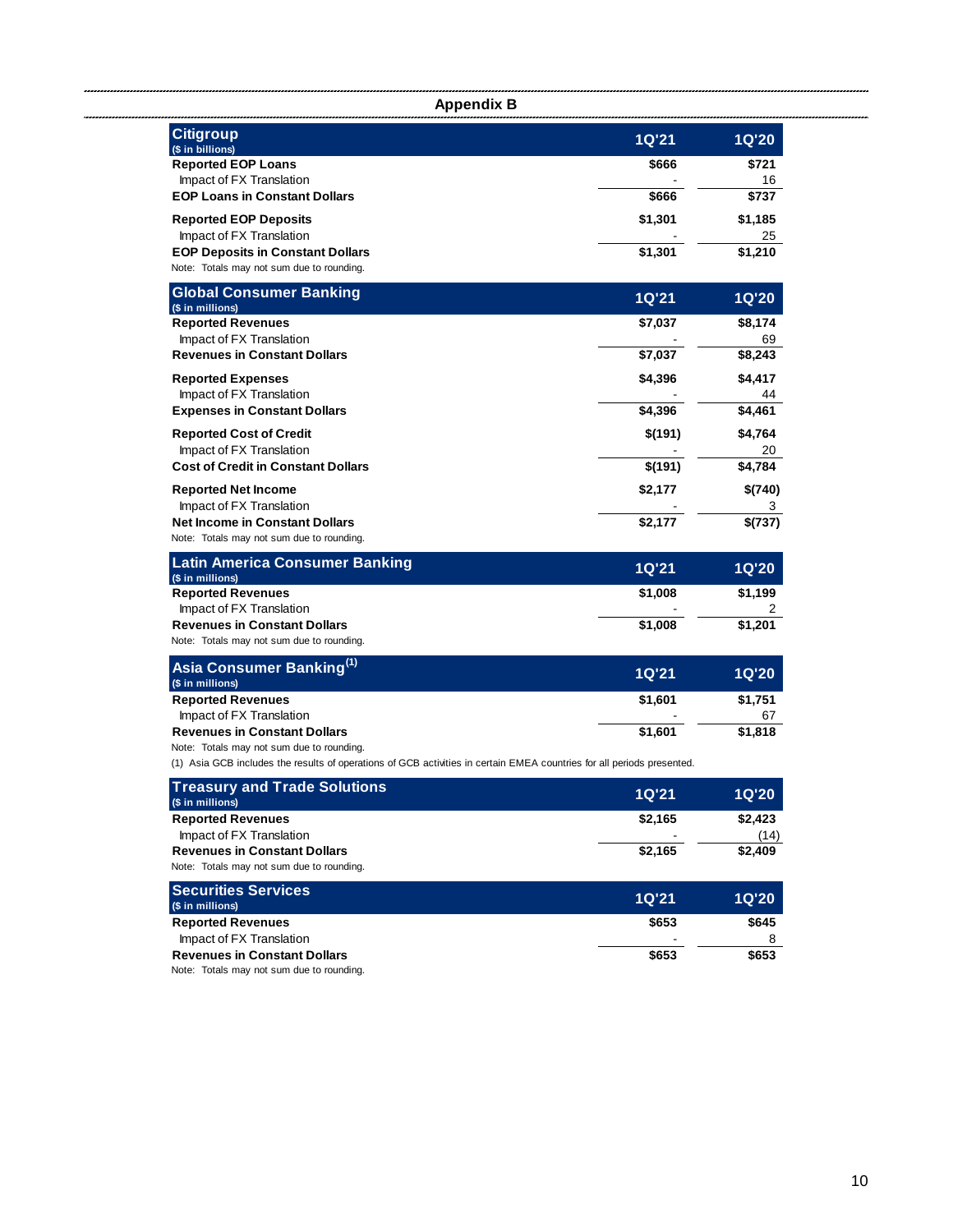| <b>Appendix C</b>                                                                                                                                   |               |             |             |
|-----------------------------------------------------------------------------------------------------------------------------------------------------|---------------|-------------|-------------|
| (\$ in millions)                                                                                                                                    | $1Q'21^{(1)}$ | 4Q'20       | 1Q'20       |
| Citigroup Common Stockholders' Equity <sup>(2)</sup>                                                                                                | \$182,402     | \$180,118   | \$174,846   |
| Add: Qualifying noncontrolling interests                                                                                                            | 132           | 141         | 138         |
| <b>Regulatory Capital Adjustments and Deductions:</b>                                                                                               |               |             |             |
| Add: CECL transition and 25% provision deferral <sup>(3)</sup>                                                                                      | 4,359         | 5,348       | 4,112       |
| Less:                                                                                                                                               |               |             |             |
| Accumulated net unrealized gains (losses) on cash flow hedges, net of tax                                                                           | 1,037         | 1.593       | 2,020       |
| Cumulative unrealized net gain (loss) related to changes in fair value of financial<br>liabilities attributable to own creditworthiness, net of tax | (1, 172)      | (1,109)     | 2,838       |
| Intangible Assets:                                                                                                                                  |               |             |             |
| Goodwill, net of related deferred tax liabilities (DTLs) <sup>(4)</sup>                                                                             | 20,854        | 21,124      | 20,123      |
| Identifiable intangible assets other than mortgage servicing rights (MSRs),<br>net of related DTLs                                                  | 4.053         | 4.166       | 3,953       |
| Defined benefit pension plan net assets                                                                                                             | 1.485         | 921         | 1.052       |
| Deferred tax assets (DTAs) arising from net operating loss, foreign tax credit<br>and general business credit carry-forwards                        | 11,691        | 11,638      | 12,257      |
| Common Equity Tier 1 Capital (CET1) <sup>(3)</sup>                                                                                                  | \$148,945     | \$147,274   | \$136,853   |
| Risk-Weighted Assets (RWA) <sup>(3)</sup>                                                                                                           | \$1,271,211   | \$1,255,284 | \$1,231,323 |
| Common Equity Tier 1 Capital Ratio (CET1 / RWA)                                                                                                     | 11.7%         | 11.7%       | 11.1%       |

Note: Citi's reportable CET1 Capital ratios were derived under the U.S. Basel III Advanced Approaches framework for all periods presented. This reflects the lower of the CET1 Capital ratios under both the Standardized Approach and the Advanced Approaches under the Collins Amendment.

(1) Preliminary.

(2) Excludes issuance costs related to outstanding preferred stock in accordance with Federal Reserve Board regulatory reporting requirements.

(3) Please refer to Footnote 1 at the end of this press release for additional information.

(4) Includes goodwill "embedded" in the valuation of significant common stock investments in unconsolidated financial institutions.

| Appendix D                                         |               |             |             |
|----------------------------------------------------|---------------|-------------|-------------|
| (\$ in millions)                                   | $1Q'21^{(1)}$ | 4Q'20       | 1Q'20       |
| Common Equity Tier 1 Capital (CET1) <sup>(2)</sup> | \$148.945     | \$147.274   | \$136,853   |
| Additional Tier 1 Capital (AT1) <sup>(3)</sup>     | 21.540        | 19.779      | 17.609      |
| Total Tier 1 Capital (T1C) (CET1 + AT1)            | \$170.485     | \$167,053   | \$154,462   |
| Total Leverage Exposure (TLE) <sup>(2)(4)</sup>    | \$2,445,848   | \$2,386,881 | \$2,591,883 |
| Supplementary Leverage Ratio (T1C / TLE)           | 7.0%          | 7.0%        | 6.0%        |

(1) Preliminary.

(2) Please refer to Footnote 1 at the end of this press release for additional information.

Additional Tier 1 Capital primarily includes qualifying noncumulative perpetual preferred stock and qualifying trust preferred securities.

 $(3)$ <br>(4) (4) Commencing with the second quarter of 2020, Citigroup's TLE temporarily excludes U.S. Treasuries and deposits at Federal Reserve banks. For additional information, please refer to the "Capital Resources" section of Citigroup's 2020 Form 10-K. This temporary SLR relief will expire as scheduled after March 31, 2021.

| $1Q'21^{(1)}$ | 4Q'20     | 1Q'20     |
|---------------|-----------|-----------|
| \$182.269     | \$179.962 | \$174,695 |
|               |           |           |
| 21.905        | 22.162    | 21.264    |
| 4.308         | 4.411     | 4,193     |
| \$156,056     | \$153.389 | \$149,238 |
| 2.067         | 2.082     | 2.082     |
| \$75.50       | \$73.67   | \$71.69   |
|               |           |           |

(1) Preliminary.